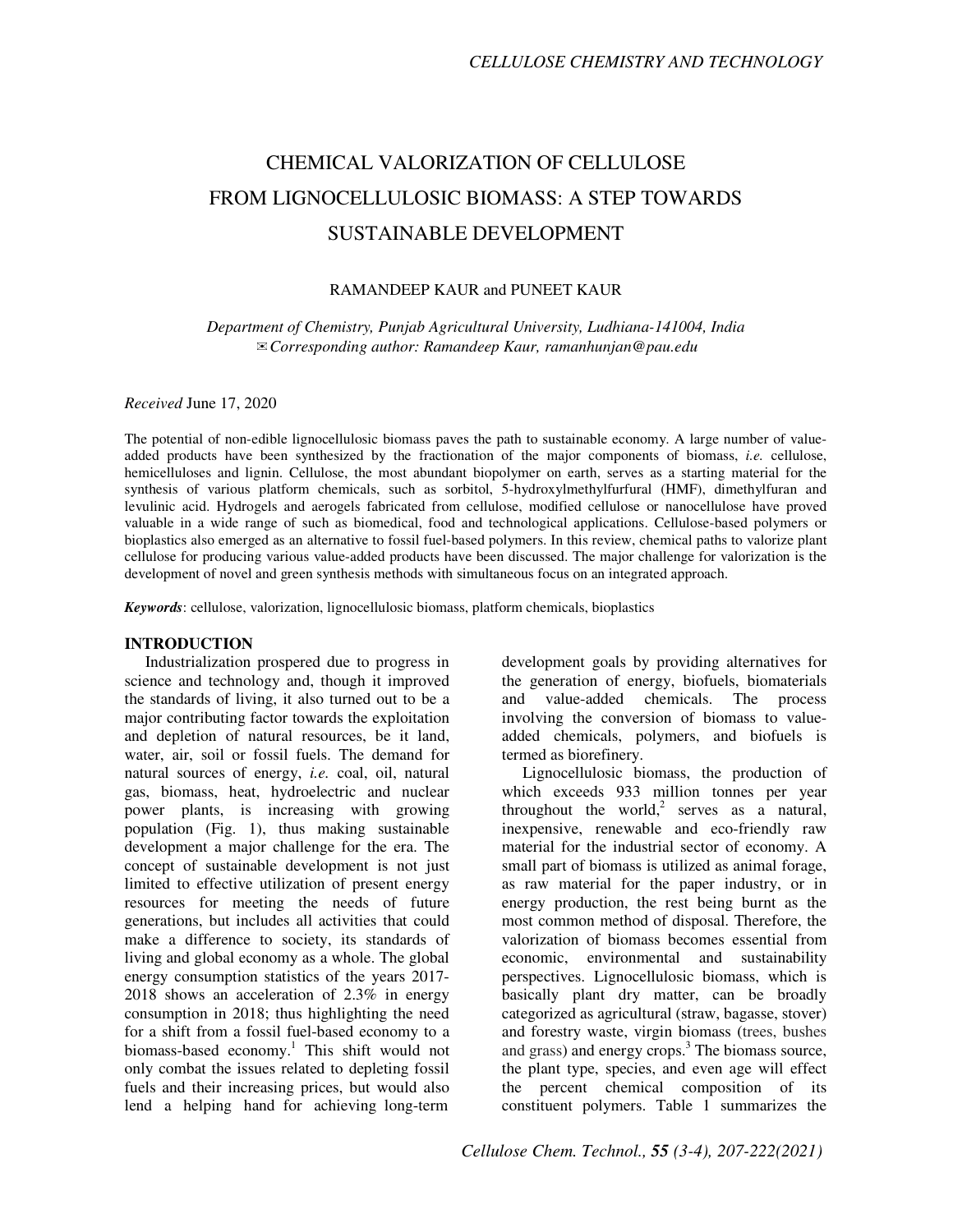chemical composition of common lignocellulosic materials.

Lignocellulosic biomass is structurally composed of three biopolymers – cellulose, hemicelluloses and lignin, with small amounts of non-structural compounds – extractives and ash. Cellulose is generally the most abundant component of biomass on the earth, followed by hemicelluloses and lignin. It is a linear, crystalline homopolymer of glucose bound to amorphous hemicelluloses *via* hydrogen bonding. Hemicellulose, a heteropolymer, comprises varying proportions of five and six carbon sugars, like xylose, arabinose, mannose, galactose and glucose, based upon the plant type and the procedure of extraction. Lignin, a threedimensional, complex, aromatic, hydrophobic, phenolic polymer made up of three aromatic alcohols – coniferyl, sinapyl and *p*-coumaryl, entangles the carbohydrate polymers by forming a protective sheath; it also acts as a physical barrier to the accessibility of enzymes, thereby making hydrolysis and hence their separation difficult. The high crystallinity of cellulose, the hydrophobicity of lignin and its protective seal around cellulose-hemicelluloses polymers, as well as the silica content of biomass, result in its recalcitrance.<sup>6</sup> Extractives are generally organic compounds containing terpenes, waxes, oils,

gums, fats, proteins *etc*. and ash constitutes the inorganic portion of biomass.<sup>11</sup> Pretreatment is the foremost step to valorize biomass, while the type of pretreatment affects the nature and content of the fraction isolated and the yield of the final product. Several research papers and review articles classify pretreatments into four categories, *i.e.* physical, chemical, biological and physiochemical. $12-14$  The choice of pretreatment is governed by the nature of the biomass material, each pretreatment having its own advantages and disadvantages. In this article, the conversion potential of the most abundant natural polymer, *i.e.* cellulose, into various high-value materials is reviewed.

### **Structure of cellulose**

Cellulose (Fig. 2), a stable homopolymer of glucose, serves as an important architectural unit responsible for the rigidity of the plant cell wall. It has the molecular formula  $(C_6H_{10}O_5)_n$ , where the value of n ranges from about a thousand to over ten thousand glucose units joined end to end with  $\beta$ -1,4 glycosidic bonds. The two ends of the cellulose chain are chemically different, so that at one end the anomeric carbon of the glucopyranose unit is free, while the other end has the anomeric carbon involved in a glycosidic linkage.



Figure 1: Global demand of natural energy sources (data for  $2018$ )<sup>1</sup>

| Table 1                                                                                                  |
|----------------------------------------------------------------------------------------------------------|
| Percent composition of cellulose, hemicelluloses and lignin in the most common lignocellulosic materials |

| Lignocellulosic material          | Cellulose $(\%)$ | Hemicelluloses $(\%)$ | Lignin $(\%)$ |
|-----------------------------------|------------------|-----------------------|---------------|
| Eucalyptus <sup>4</sup>           | 54               | 18                    | 22            |
| Pine <sup>4</sup>                 | $42 - 50$        | $24 - 27$             | 20            |
| Miscanthus giganteus <sup>5</sup> | $37 - 45$        | $19 - 25$             | 17-21         |
| Rice husk <sup>6</sup>            | 40               | 21                    | 22            |
| Rice straw'                       | 36               | 24                    | 16            |
| Wheat straw <sup>'</sup>          | 38               | 27                    | 18            |
| Corn $cobs8$                      | 44               | 39                    | 12            |
| Sugarcane bagasse <sup>9</sup>    | 42               | 28                    | 19            |
| Sweet sorghum $10$                | 46               | 28                    |               |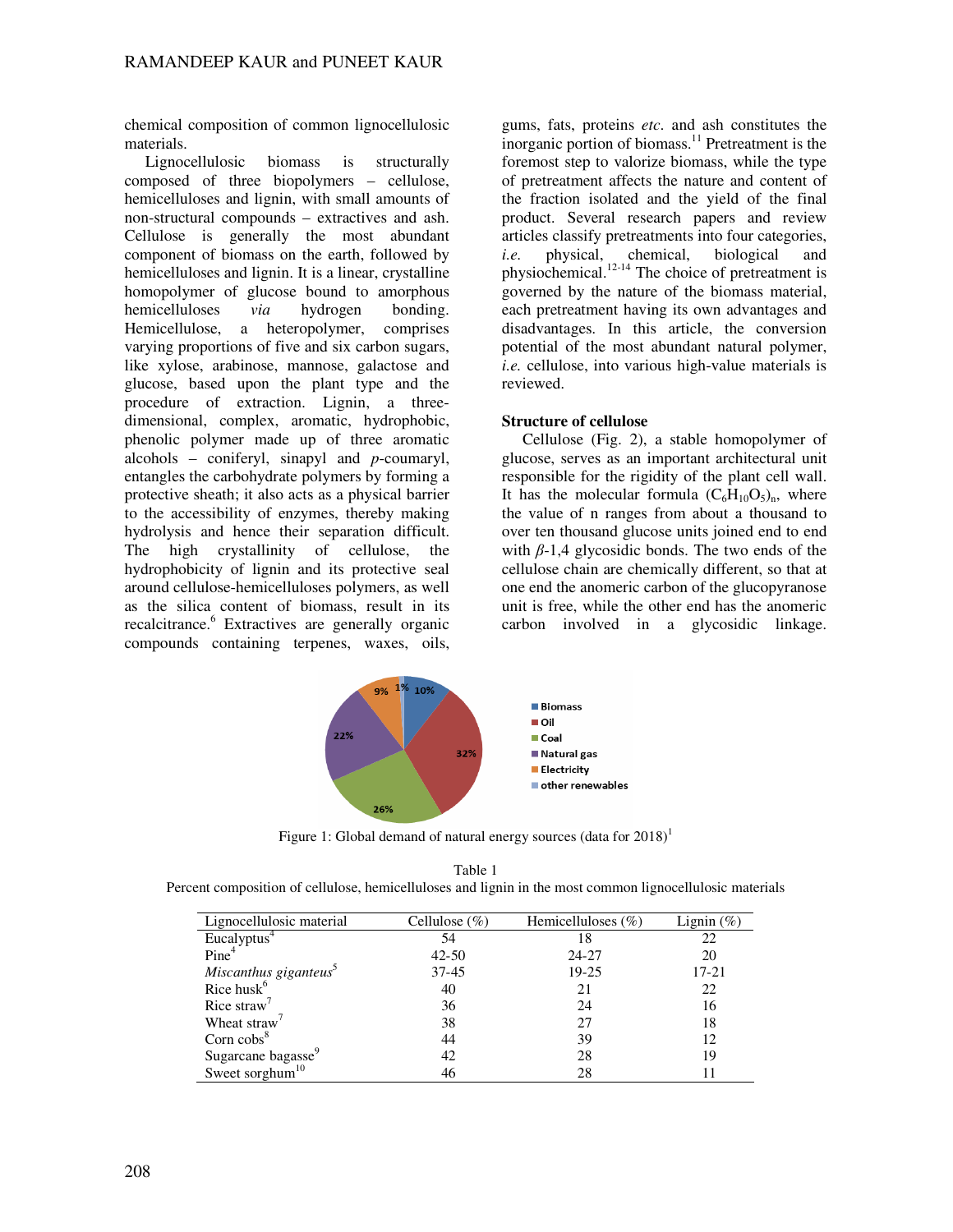

Figure 2: Chemical structure of cellulose

The presence of three free hydroxyl groups, *i.e.* one primary hydroxyl group in the methylol group at C-6 position and two secondary hydroxyl groups at C-3 and C-4 in each glucose unit, enables the linear cellulose chain to form intermolecular and intramolecular hydrogen bonds.

The hydrogen bonds between the cellulose chains and van der Waals forces between the glucose units lead to the formation of crystalline regions in cellulose.<sup>15</sup> The intramolecular hydrogen bonding between the adjacent glucose residues of the linear cellulose chain makes it highly stable, while the intermolecular hydrogen bonding among the glucose units of two different cellulose chains result in a parallel stacked structure, so that about 20-100 cellulose chains group to form cellulose microfibrils. These microfibrils ultimately assemble to form cellulose fibers or cellulose macrofibers exhibiting high tensile strength and crystallinity.<sup>16</sup> This extensively hydrogen bonded network in cellulose renders it insoluble in water and most solvents. Initially, the dissolution of cellulose emerged as an important barrier in its valorization, but recently, it has been overcome by the use of alkalies, $^{17}$  the NaOH/urea aqueous system, $^{18}$  ionic liquids *etc*. 19

### **Isolation of cellulose**

Cellulose is physically and chemically surrounded by hemicelluloses and lignin, the links forming a lignocellulose matrix. Pretreatment is thus necessary before an attempt is made to isolate the cellulose. The cellulose content, the nature of the pretreatment and the extraction procedure will differ depending on the source of biomass. Cellulose fibers have been extracted from rice husk using alkali and bleaching treatments.<sup>20</sup> Cellulose pulp had been extracted from rice husk by a multi-step process, where first the husk was pretreated with an alkali solution to

remove hemicelluloses and lignin, then two-step bleaching with hydrogen peroxide/tetraacetylethylenediamine, followed by another delignification step using a mixture of acetic and nitric acids.<sup>21</sup> Green extraction of cellulose from oil palm empty fruit bunch fibers has been carried out using autoclave and ultrasonic based treatments. The alkaline hydrogen peroxide, *i.e.* NaOH-H<sub>2</sub>O<sub>2</sub> mixture, and the sodium chlorite delignified material were ultrasonicated and autoclaved separately. Cellulose yields of 49% and 64% were obtained using the ultrasonic and autoclave based treatments, respectively.<sup>22</sup> A cellulose yield of about 74.70% was obtained when date palm rachis was subjected to low concentration acidalkali treatment. This treatment successfully removed a considerable amount of hemicelluloses and lignin, and provided highly crystalline cellulose.<sup>23</sup>

Ionic liquids (ILs), existing as ion pairs, have emerged as green solvents for pretreatment of biomass. The most common examples include salts with organic cations, *i.e.* alkylimidazolium, alkylpyridinium, tetraalkylammonium or tetraalkylphosphonium, and inorganic anions, *i.e.* hexafluorophosphate, tetrafluoroborate or several low melting chlorides, bromides and iodides. $^{24}$ ILs have been extensively used for the extraction of biomass due to their unique properties, such as low melting points (below 100 °C), high polarities, high thermal stabilities, negligible vapour pressure *etc*. <sup>25</sup> Ionic liquids tend to compete with hydrogen bonds in the cellulose chain, causing disruption of the hydrogen bonded network; thereby, resulting in cellulose dissolution. The fractionation of hardwood and softwood species has been carried out using an ionic liquid based microwave treatment.<sup>26</sup> The extraction of cellulose from agricultural waste biomass was carried out using a choline based basic ionic liquid.<sup>27</sup> Information on cellulose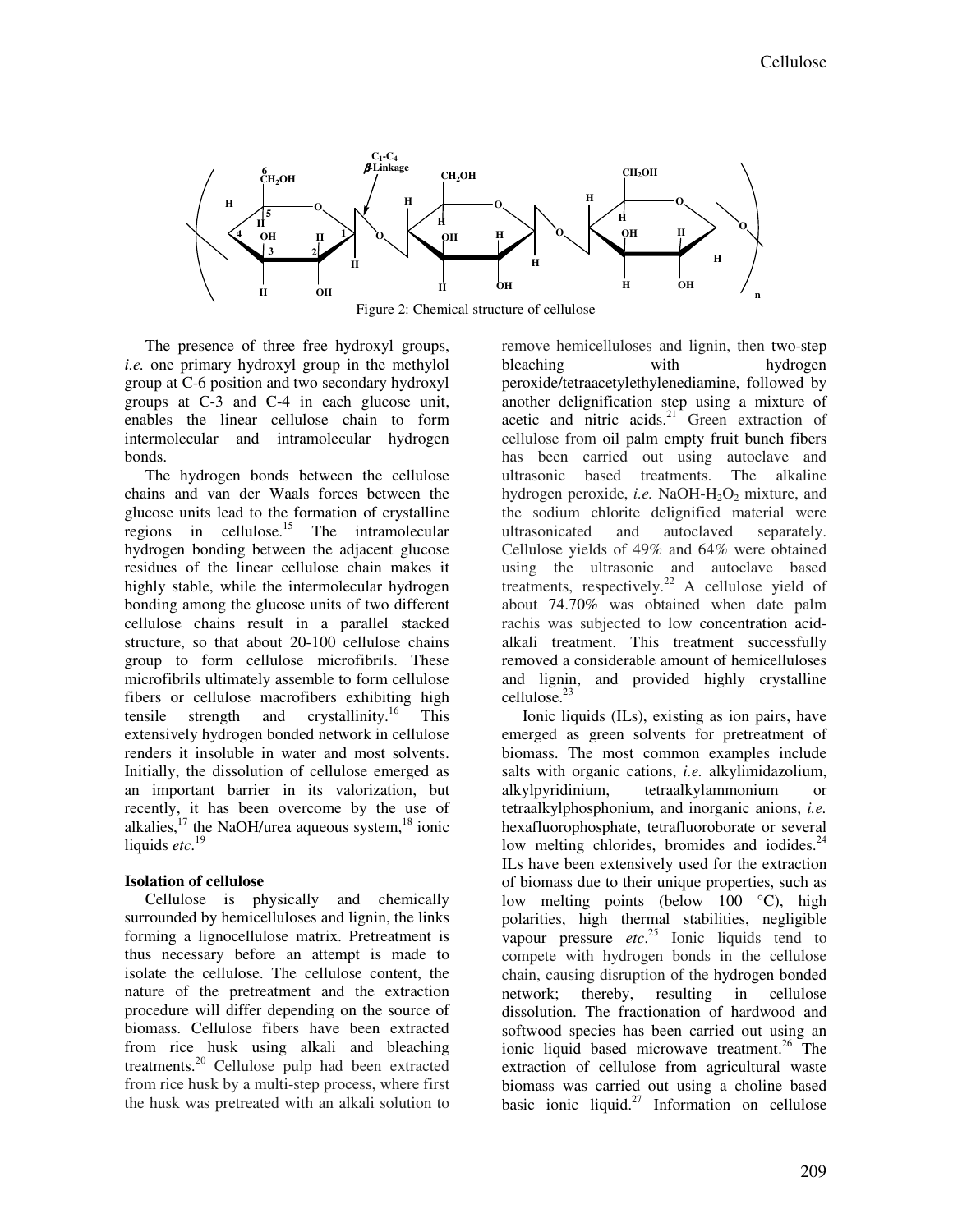extraction by ILs, the mechanism of dissolution of cellulose in ILs, the benefits associated with IL pretreatments in an integrated approach has been provided by a number of research papers and review articles.<sup>24,25,27,28</sup>

# **VALORIZATION ROUTES Bioplastics**

are environment-friendly biopolymers derived from biomass that serve as an alternative to fossil fuel-based polymers. Bioplastics can be both biodegradable and nonbiodegradable, where biodegradable plastics are only those whose degradation occurs as a result of the natural action of microorganisms, such as bacteria, fungi and algae, in a limited period of time, without affecting ecosystems or the<br>environment.<sup>29</sup> They find application in They find application in agriculture, medicine, food packaging industries, electronics *etc*. 30

Bioplastics have certain drawbacks including thermal instability, high vapour content, brittleness *etc*.; therefore, physical or chemical modification, blending, coating and addition of nanoparticles are carried out to improve their properties.<sup>31</sup> Cellulose-based plastics include cellulose or cellulose derivatives based polymers, nanocellulose derived polymers and those obtained after polymerization of platform chemicals obtained from cellulose.<sup>32</sup>

Bilo *et al*. prepared cellulose-based bioplastic from rice straw by pretreatment using a Naviglio extractor, followed by treatment with trifluoroacetic acid for solubilizing cellulose. The bioplastic film obtained after evaporation of the solvent was found to have good mechanical property (comparable to thermoplastic polystyrene and polyvinyl chloride), flexibility and exhibited dual shape memory effect. Also, the synthesized bioplastic was found to degrade in soil within 105 days and had comparable energy and  $CO<sub>2</sub>$  footprint production as other thermoplastics.

### **Chemical derivatives of cellulose**

Chemical modifications improve the properties of cellulose for diversifying its fields of application. A number of industrially important cellulose derivatives have been prepared by chemical modification of free hydroxyl groups to improve properties such as thermal stability, mechanical strength and solubility. The most common modifications of cellulose involve the synthesis of cellulose esters and ethers prepared homogeneously or heterogeneously (Table 2). Many important cellulose modifications carried out using mineral and organic acids, bases, oxidizing agents, organic compounds, *etc*. have been reviewed.<sup>40,41</sup>

| $\epsilon$<br><sub>RO</sub>                   | <b>OR</b><br>OR<br>$O^{RO}$<br>when R=H, Cellulose<br>ÓR<br>$\mathbf n$<br>OR                                              |                          |
|-----------------------------------------------|----------------------------------------------------------------------------------------------------------------------------|--------------------------|
| Modified cellulose                            | Reagent                                                                                                                    | $\mathsf{R}$             |
| Esters                                        |                                                                                                                            |                          |
| Cellulose $\overline{\text{acetate}}^{33,34}$ | Acetic anhydride/acetic acid                                                                                               | H or $-COCH3$            |
| Cellulose nitrate <sup>35</sup>               | Sulfuric-nitric acid mixture                                                                                               | H or $-NO_2$             |
| Cellulose sulfate <sup>36</sup>               | Sulfur trioxide/pyridine in N, N-<br>dimethylacetamide/LiCl                                                                | H or $-SO_3$             |
| Ethers                                        |                                                                                                                            |                          |
| Methyl cellulose $37$                         | CH <sub>3</sub> I/NaOH                                                                                                     | H or $-CH3$              |
| Ethyl cellulose <sup>34</sup>                 | $C_2H_5X$ /ethanol-water where $X = Cl$ , Br                                                                               | H or $-C_2H_5$           |
| Carboxymethyl<br>cellulose <sup>33,34</sup>   | Sodium monochloroacetate/NaOH or ethanol/water<br>H or $-CH_2COO'Na^+$<br>or dimethylsulfoxide/tetrabutylammonium fluoride |                          |
| Hydroxypropyl cellulose <sup>38</sup>         | Propylene oxide, NaOH                                                                                                      | $H$ or $-CH_2CH(OH)CH_3$ |
| Benzyl cellulose <sup>39</sup>                | Benzyl chloride/NaOH                                                                                                       | H or $-CH_2C_6H_5$       |

Table 2 Some important cellulose esters and ethers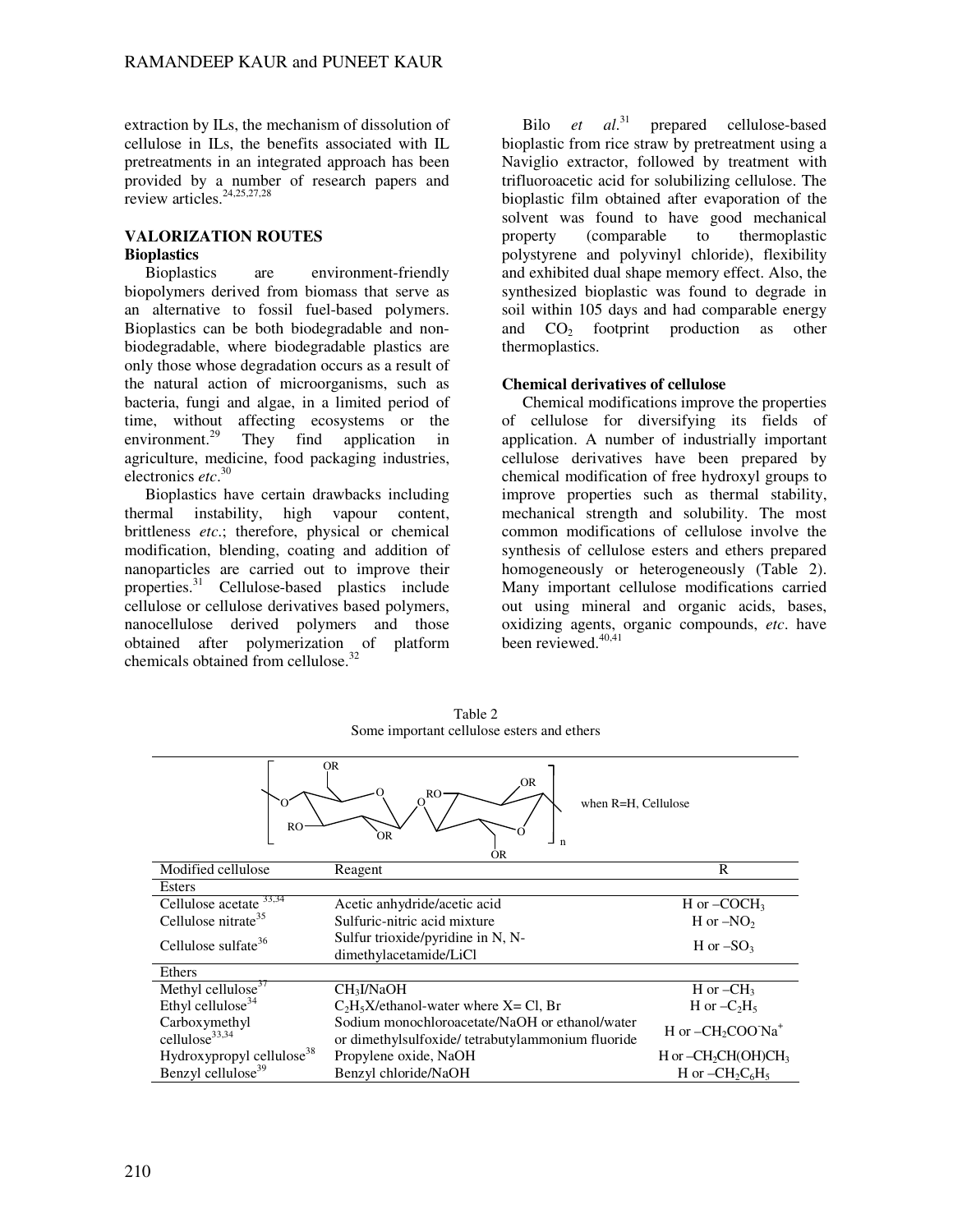Another important modification is the oxidation of hydroxyl groups of cellulose to aldehydes, ketones and carboxylic acids. The oxidation of cellulose using sodium periodate breaks the  $C_2-C_3$  bond of the glucose subunit, resulting in 2,3-dialdehyde cellulose, which upon further treatment with  $NaClO<sub>2</sub>$  forms 2,3dicarboxycellulose. $42,43$  Selective oxidation of primary hydroxyl groups of cellulose to carboxylate groups has been carried out by a 2,2,6,6-tetramethylpiperidine-1-oxyl radical (TEMPO)-mediated system.44,45 These derivatives find a variety of uses as emulsion stabilizers, dispersants, thickening agents, food packaging materials, drug carriers, thermoplastics, gels, films, binders *etc*. 40,46,47 Apart from these, cellulose can be modified through graft copolymerization and crosslinking (hydrogels and aerogels).

Grafting of monomers onto cellulose is an important way to modify cellulose. In this process, side chain grafts are covalently attached to the backbone of cellulose to form a branched copolymer.<sup>48</sup> The grafting can be performed both in heterogeneous and in homogeneous medium. Under heterogeneous conditions, grafting is carried out using a suitable initiator, such as ceric ammonium nitrate, various persulfates, azobisisobutyronitrile or Fenton reagent. $41$  A number of research papers and review articles have mentioned the most important monomers used for grafting cellulose, such as acrylic acid, methacrylic acid, hydroxyethyl methacrylate, acrylamide, N,N-methylene-bis-acrylamide, methacrylamide, acrylonitrile, N-vinylmethacrylamide, acrylonitrile, N-vinylpyrrolidone, styrene. $41,48,49$ 

Hydrogels are polymeric networks with significant water retention capability in their interstitial sites. The absorption of water in these structures occurs due to the presence of hydrophilic groups in the polymeric backbone. On the other hand, the dissolution of water is prevented through crosslinks between the chains.<sup>50</sup> Hydrogels can be synthesized from natural and synthetic polymers through physical and chemical crosslinking reactions. Natural polymer-based hydrogels have been fabricated due to the increasing demand for environmentally friendly products. Extensive research has been performed on cellulose-based hydrogels due to their renewability, low cost, biodegradability, biocompatibility, transparency and non-toxicity, so that they can be considered as a substitute for petroleum-based materials in the near future.<sup>51</sup>

The synthesis of hydrogels involves two steps: the dissolution of polymer, and the physical or chemical crosslinking in the presence of a crosslinking agent, resulting in a 3D structure. $52$ The most common crosslinking agents involved in the synthesis of cellulose-based hydrogels include fumaric acid, $53$  citric acid, $54$  oxalic acid and other polycarboxylic acids that form ester linkages with the cellulose; polyethylene glycol diglycidyl ether;<sup>55</sup> glycerol diglycidyl ether;<sup>56</sup> epichlorohydrin.<sup>57</sup>

Hydrogels from both native cellulose and its derivatives, including methyl cellulose, hydroxypropyl cellulose, hydroxypropylmethyl cellulose and carboxymethyl cellulose, have been reported.<sup>58</sup> Apart from this, composite hydrogels of cellulose with different polymers like lignin, chitin, poly-vinyl alcohol have been fabricated by blending.<sup>51</sup> The synthesis of cellulose-inorganic hybrid hydrogels has been carried out, where cellulose nanoparticles were embedded in a biobased matrix.<sup>51</sup> They find immense applications in food,<sup>58</sup> agriculture,<sup>59</sup> biomedicine and drug delivery, $60$  sensors<sup>61</sup> and purification.<sup>62</sup> Graphenecellulose nanocomposites have also been synthesized for sensing application.<sup>63</sup>

Just like cellulose hydrogels, cellulose-based aerogels have also attracted the attention of researchers in the past few decades. Aerogels are distinct porous materials exhibiting properties such as low density, large surface area per unit mass and satisfactory surface chemical activities.<sup>64</sup> The structure of these aerogels is affected by the plant source and the method of extraction, since these factors directly affect the crystallinity, thermal stability and degree of polymerization of cellulose. Three steps are involved in their synthesis – dissolution of cellulose, formation of a cellulose gel, and drying of the gel, while retaining its 3D porous structure. $\frac{65}{ }$  The types of cellulose aerogels include natural cellulose aerogels (nanocellulose aerogels and bacterial cellulose aerogels), regenerated cellulose aerogels, $66$  and aerogels made from cellulose derivatives. $67$  They find wide applications in the areas of adsorption and oil/water separation, absorption, preparation of carbon aerogels, capacitors, biomedicine, and metal nanoparticle/metal oxide carriers *etc*. 64

## **Cellulose nanomaterials or nanocelluloses**

The cellulosic fraction of biomass has been studied extensively to obtain nano-dimensional biomaterials, *i.e.* materials having at least one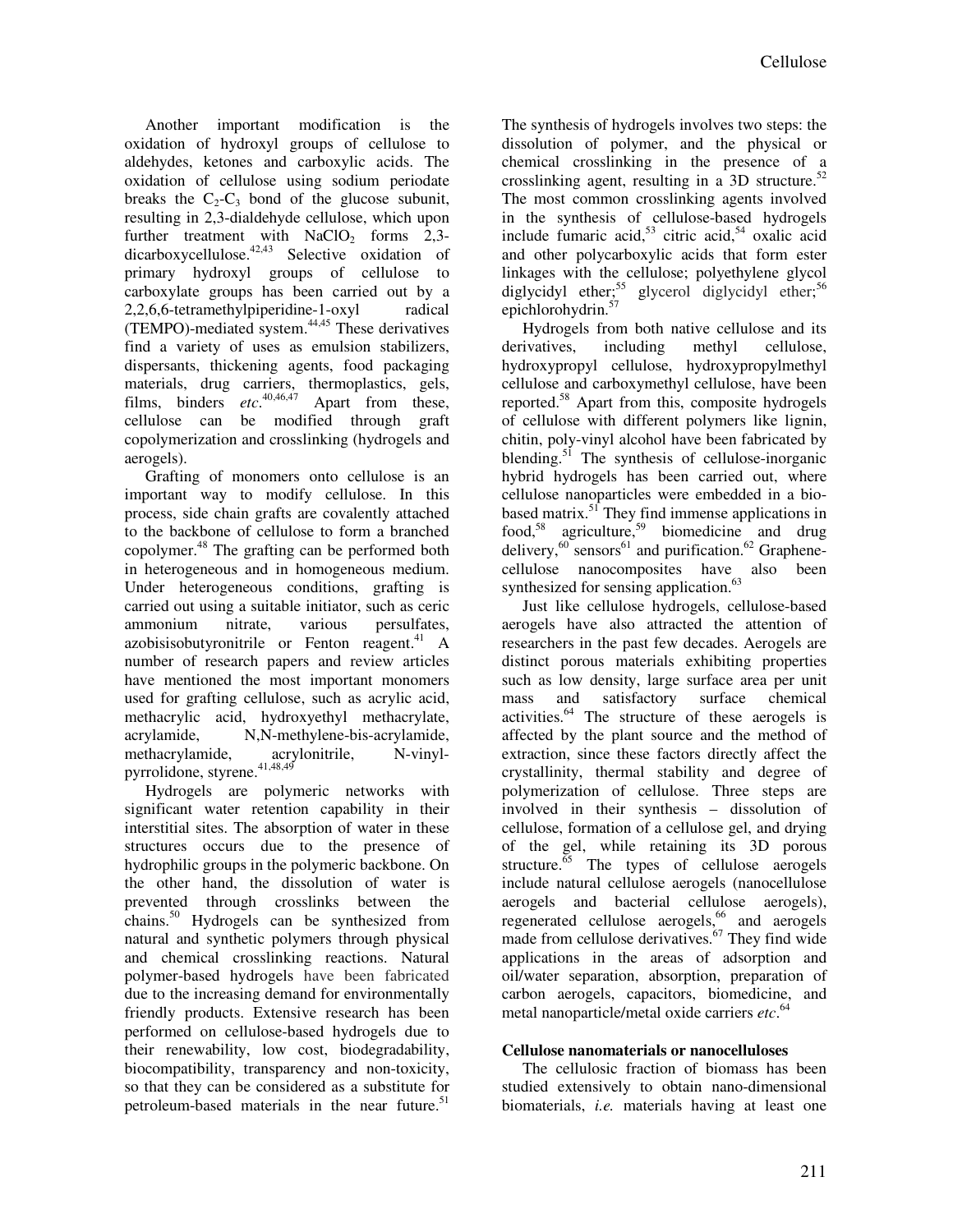dimension in the nanometer range. $68$  Cellulose nanomaterials can be of four types: bacterial nanocellulose (BC), microfibrillated cellulose (MFC), cellulose nanofibers (CNFs) and cellulose nanocrystals (CNCs). BC has bacterial origin, while the rest are generally obtained from biomass, thus, the nature of biomass affects the properties of synthesized nanocelluloses.<sup>41</sup> These nanomaterials are renewable, biocompatible and biodegradable, and exhibit exceptional properties, such as high tensile strength, thermal stability and surface area, as well as low density, but they vary in their dimensions, method of preparation, properties and hence applications.<sup>68</sup>

Mechanical pressure after chemical treatment of biomass can lead to the isolation of MFC. Ultra-refining can be used to defibrillate the cellulose fibers for isolating MFC and CNF.<sup>69</sup>

CNFs, the elementary unit of cellulose fibers, are generally 5-60 nm thick and several micrometers in length. Various methods, *i.e.* mechanical, chemical or enzymatic, have been reported for their production.<sup>16</sup> The surface of CNFs can be modified to increase their compatibility within the polymeric matrix.<sup>70</sup> Cellulose microfibrils contain randomly arranged crystalline and amorphous regions, from which the crystalline regions are extracted to obtain CNCs.

CNCs are rod-shaped, one-dimensional nanomaterials, with the diameter ranging from 100 nm to several micrometers and limited flexibility. The preparation of CNCs is a two-step process, where the first step is the pretreatment of biomass for the isolation of cellulosic fibers and the second one is the controlled hydrolysis (chemical or enzymatic) to remove the amorphous regions of cellulose.<sup>16</sup> The amorphous domains of cellulose are more prone to acid hydrolysis by mineral acids (HCl and  $H_2SO_4$ ) than crystalline regions, thereby releasing individual crystalline domains upon hydrolysis, but there is a problem regarding the handling and disposal of concentrated acid. The enzymatic method has also been used for the selective hydrolysis of cellulosic fibers to obtain a high yield, but although it consumes lower energy, it is highly timeconsuming.<sup>68</sup> Therefore, all the aspects need to be considered for regarding a particular process as economical. CNCs have been also synthesized from commercially available microcrystalline cellulose (MCC), partially depolymerized materials obtained by treating cellulosic fibers

with mineral acids, with applications in nutraceutical industries.

The isolation, characterization and applications of nanocellulose in different fields have been reviewed in a number of books and journal articles. $16,72,73$  Solid acid catalysts and transition metal based catalysts have also been used for selective hydrolysis of cellulose to obtain cellulose nanoparticles, which are extensively used in biocomposites and drug carriers.<sup>74-76</sup>

### **Platform chemicals derived from cellulose**

The cellulose to glucose conversion serves as an intermediate step to synthesize a variety of value-added products. Enzymatic/acid hydrolysis of cellulose results in the production of glucose monomers. The enzymatic reaction is highly specific due to the three constituting enzymes of the cellulase: endoglucanases, exoglucanase and  $\beta$ -glucosidase.<sup>77</sup> However, the method has certain disadvantages: the instability of enzymes at high temperature, the high cost involved in their isolation and purification, and difficult recovery. The controlled acid hydrolysis of cellulose using mineral acids is considered an effective method for the production of glucose; however, problems related to corrosion and pollution limit the use of mineral acids. Metal chlorides too have received great attention due to their high catalytic potency, decomposition power and ease of recovery, in comparison with mineral acids.<sup>78,79</sup> Ionic liquids have been reported to serve as green solvents for converting cellulose directly to various valueadded chemicals.<sup>80,81</sup> Glucose, obtained after pretreatment of biomass and saccharification of cellulose, may be subjected to various chemical transformations: isomerization, fermentation, hydrogenation and dehydration to obtain desired platform chemicals (Fig. 3).

Glucose  $(C_6H_{12}O_6)$  can be readily isomerized to its structural isomer fructose by isomerase. This conversion or isomerization has also been reported with Lewis acid and Brønsted base  $catalysts$ , $82$  zeolites, $83$  aluminates, green catalysts *etc*. <sup>84</sup> The isomerization of glucose to fructose is considered vital for selective synthesis of 5 hydroxymethylfurfural (HMF), an important platform chemical.

The cellulose fraction of biomass provides fermentable sugar, *i.e.* glucose, upon saccharification or hydrolysis. Upon fermentation, glucose produces a variety of alcohols and acids, such as ethanol, lactic acid, propanol, acetone, succinic acid, butanediol and butanol, of which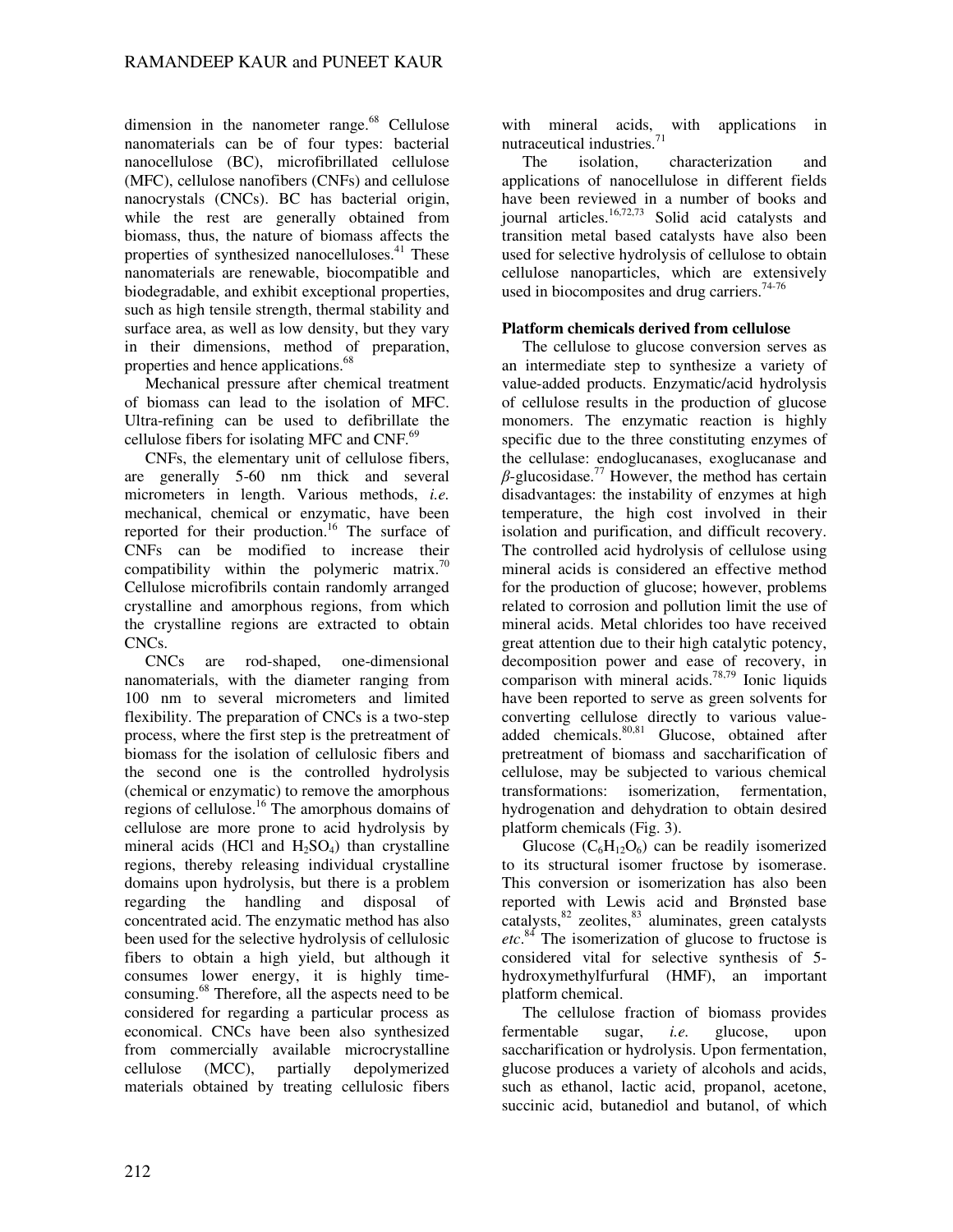ethanol and lactic acid hold primary importance.<sup>77</sup> Lactic acid is regarded as a basic building block of chemical industry. It not only finds application in the food, pharmaceutical and cosmetic

industries, but also serves as a potential feedstock for the manufacture of polylactic acid (PLA), a biodegradable polymer used as environmentally friendly biodegradable plastic.



Figure 3: Chemical transformations of cellulose derived glucose to obtain platform chemicals

A catalytic system for selective conversion of cellulose to lactic acid has been reported.<sup>85</sup>

Ethanol, an inexpensive abundantly available liquid, serves as a second-generation liquid transportation biofuel; it is a cleaner fuel in comparison with pure gasoline and diesel, and is used as gasoline additive in order to increase the octane number and improve vehicle emissions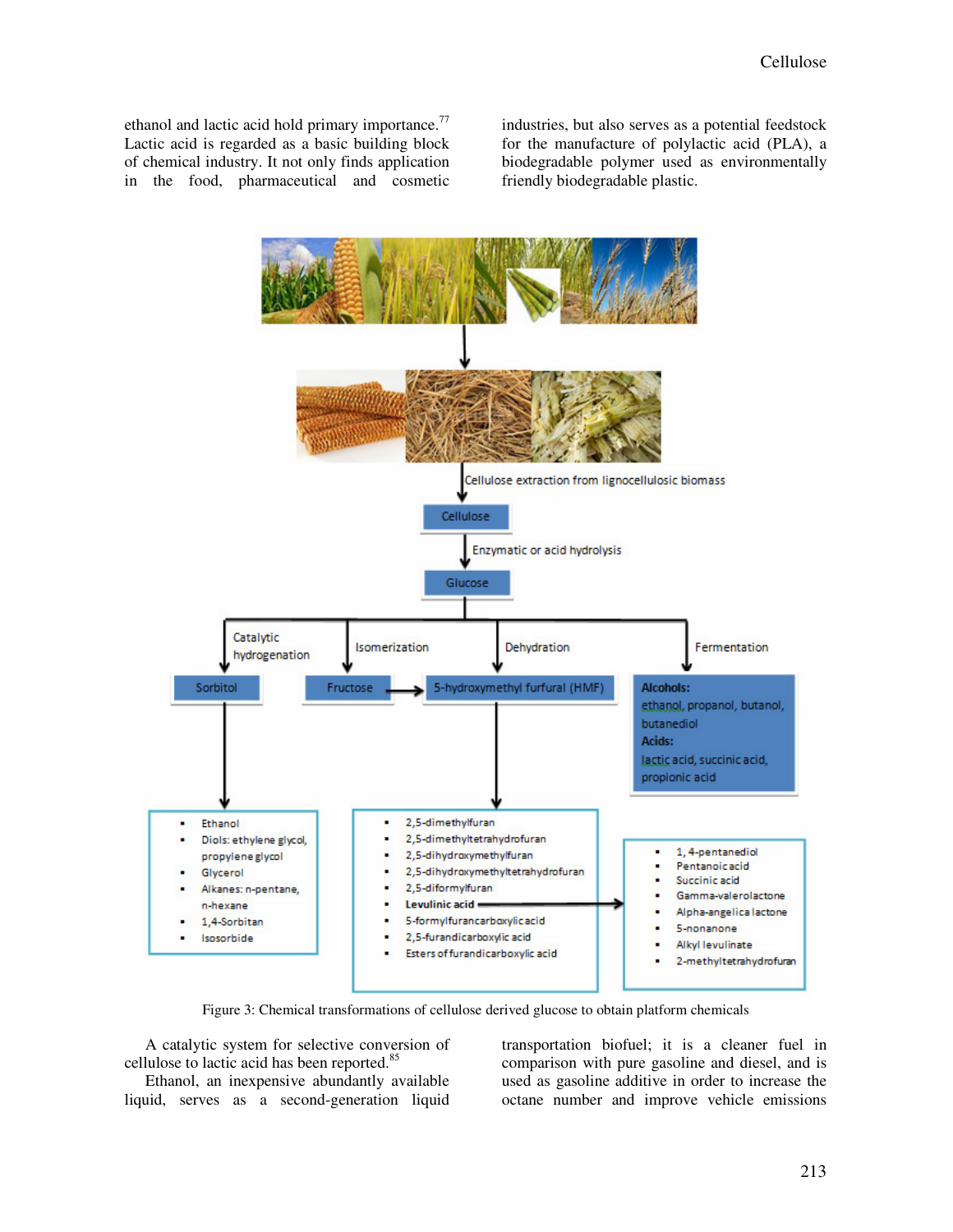due to its low boiling point and hygroscopic nature.<sup>86</sup> Ethanol-based hand sanitizers also find use in the medical and public health care sector. The production of ethanol generally involves three steps, *i.e.* pretreatment, saccharification and fermentation (Fig. 4), where pretreatment increases the enzymatic digestibility of cellulose, saccharification produces fermentable sugars, which are finally converted to ethanol by microbial fermentation.<sup>87</sup> Generally, two approaches can be followed to obtain ethanol: separated hydrolysis and fermentation (SHF) or simultaneous saccharification and fermentation (SSF), of which SSF is preferred because it produces a higher concentration of ethanol rapidly and at relatively low cost.<sup>88</sup> Apart from SSF and SHF, the control bioprocessing (CBP) process enables the production of cellulase, saccharification and fermentation to be carried out in a single step.<sup>89</sup> Among the existing pretreatments, ILs are gaining interest for producing ethanol. Extensive research has been performed on the conversion of cellulosic biomass to bioethanol using  $ILs.^{28,90,91}$ 

The conversion of cellulose to sorbitol, a sugar alcohol, is recognized as an effective route for valorization of biomass, as it is an important platform molecule for various high value-added chemicals (Fig. 5). It is prepared by catalytic hydrogenation of glucose (Scheme 1). The system containing molecular acids, like  $H_2SO_4$ , HCl, or heteropolyacids combined with supported metal catalysts like Pt, Pd, and Ru, catalyzes the conversion of cellulose to sorbitol effectively.<sup>9</sup>

One of the recently developed methods for conversion of cellulose to sorbitol involves the use of ruthenium bifunctional catalyst in a neutral aqueous solution.<sup>97</sup>

HMF is a most promising platform chemical linking biomass and chemicals. It is an important product obtained by dehydration of hexoses; glucose, preferably fructose, undergoes dehydration in acidic conditions to form HMF (Scheme 2). The synthesis of HMF using ionic liquids in combination with metal salts and catalysts has been reported.81,98 Li *et al*. <sup>99</sup> have summarized the synthesis of HMF with homogeneous or heterogeneous catalysts in organic solvents. It can be transformed to many useful acids, aldehydes, alcohols, amines, esters, ethers *etc*. The use of a metal supported catalyst for hydrogenolysis of HMF to 2,5-dimethylfuran (DMF) has been reported.<sup>100</sup> HMF reacts with simple alcohols under acidic conditions to form corresponding ethers.<sup>101</sup> Monosubstituted and disubstituted ethers, *i.e.* alkoxymethylfurfurals and bis(alkoxy)methylfurfurals, have been recently reported to be synthesized from fructose in a two-step process from a copper-based catalyst<br>system.<sup>102</sup> The uncontrolled oxidation and The uncontrolled oxidation and reduction of HMF generates a number of oxidation products (2,5-diformylfuran, 5 formylfurancarboxylic acid and 2,5 furandicarboxylic acid (FDCA)) and reduction products (2,5-dihydroxymethylfuran, 2,5 dihydroxymethyltetrahydrofuran and 2.5dimethyltetrahydrofuran).<sup>103</sup>



Figure 4: Conversion of biomass to bioethanol 87,88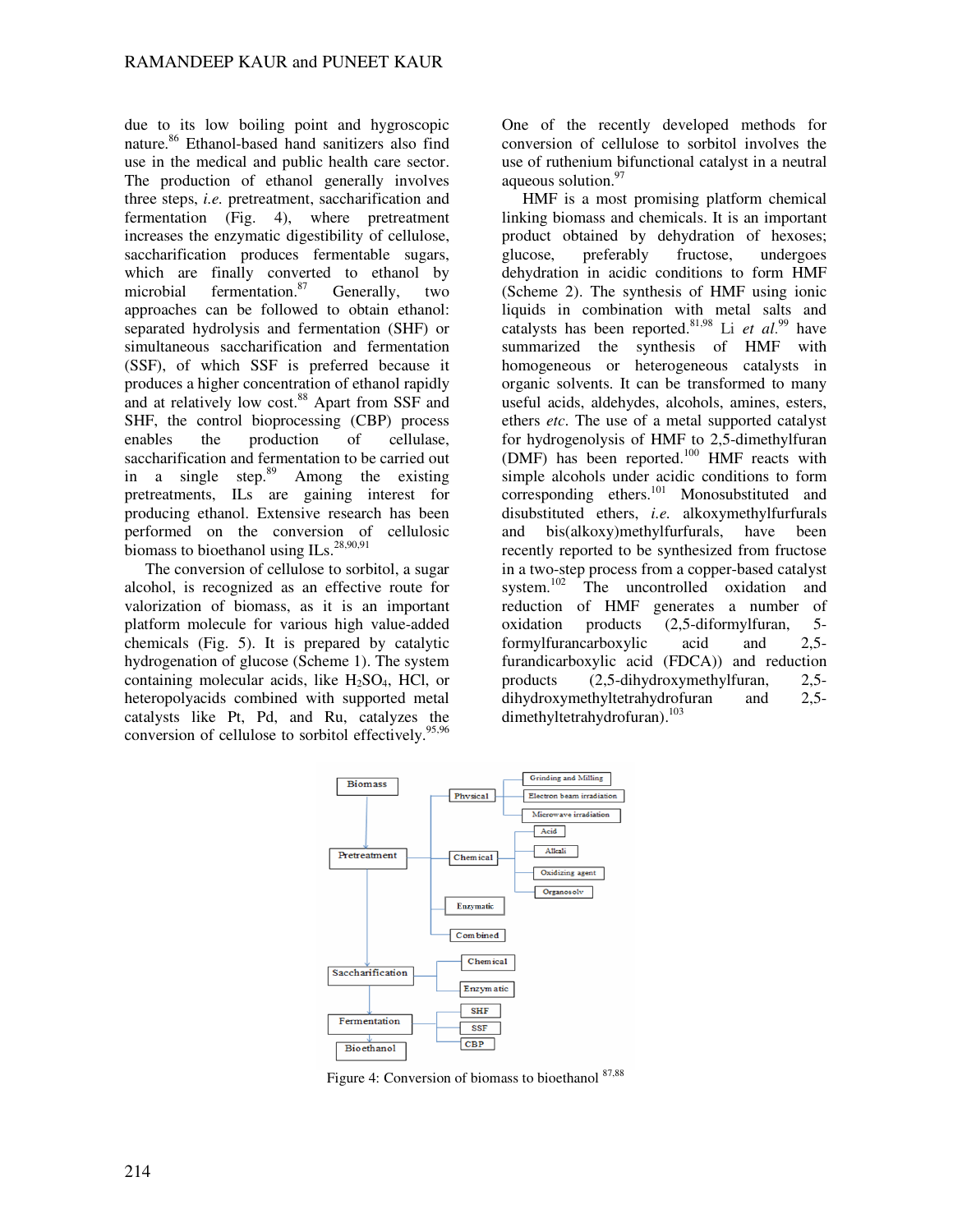

Figure 5: Sorbitol as a precursor to value-added products<sup>92-94</sup>



Scheme 1: Conversion of cellulose to sorbitol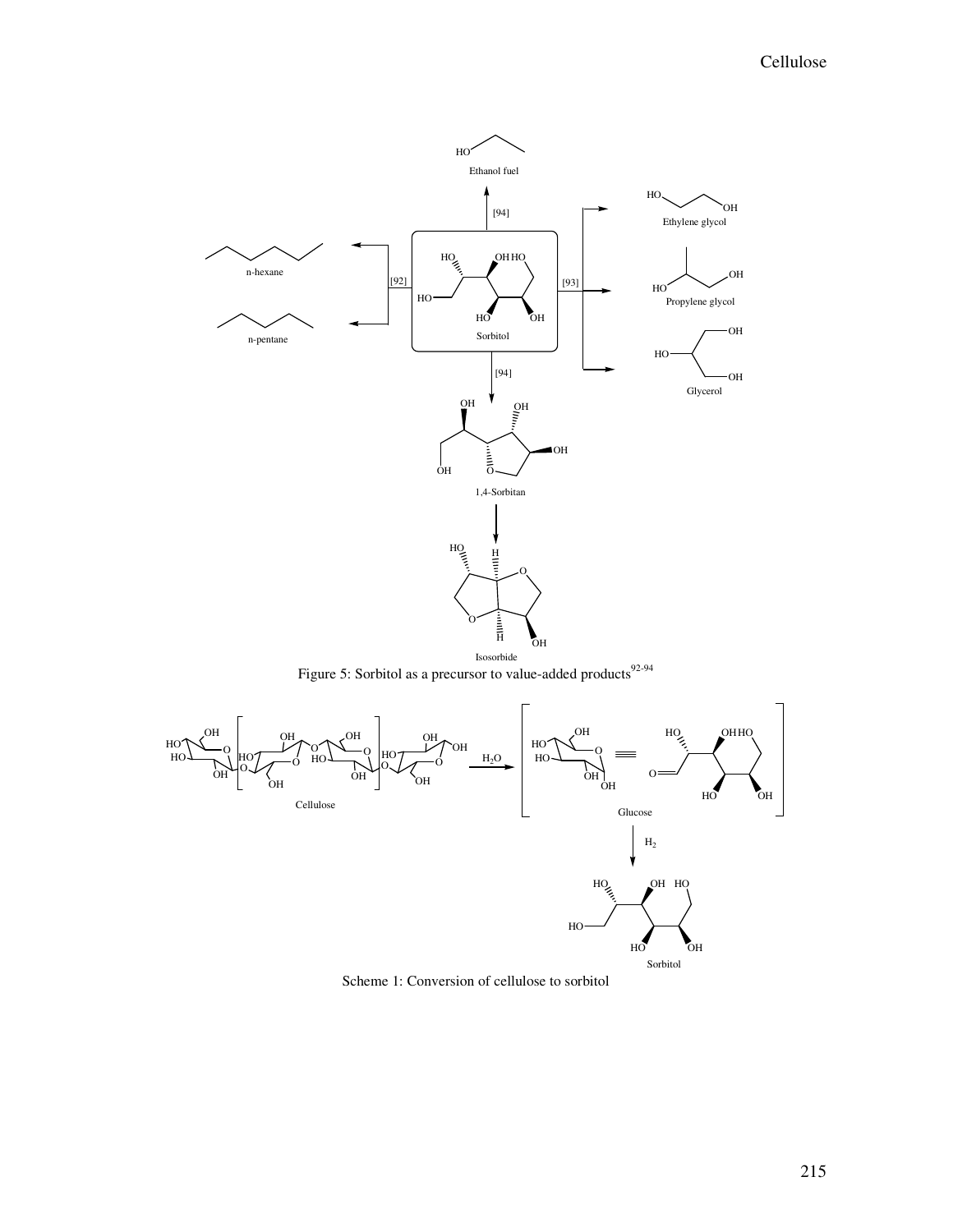

Table 3

|                                                                  | Tavit J |  |  |
|------------------------------------------------------------------|---------|--|--|
| Applications of various commodity chemicals synthesized from HMF |         |  |  |

| Chemical                                       | Applications                                                                                                                                                                  |
|------------------------------------------------|-------------------------------------------------------------------------------------------------------------------------------------------------------------------------------|
| $DMF^{109}$                                    | Exhibits excellent solvent properties and is used as biofuel                                                                                                                  |
| 5-Alkoxymethylfurfural <sup>110</sup>          | Used as fuel or fuel additive                                                                                                                                                 |
| 2,5-Diformylfuran $^{111}$                     | Synthesis of polymers, pharmaceuticals, macrocycles and<br>porpyrines                                                                                                         |
| 2,5-Dihydroxymethylfuran $112$                 | Synthesis of important chemicals, pharmaceuticals and<br>polymers                                                                                                             |
| FDCA <sup>113</sup>                            | Substitute for terephthalic acid in production of polyesters,<br>monomer for thermoplastic production, serves as fuel<br>additive and precursor for biodegradable bioplastics |
| Arylaminomethyl-2-furanmethanol <sup>106</sup> | Natural precursor of photosensitizer in the photodynamic<br>therapy used in cancer treatment                                                                                  |
| Levulinic acid <sup>99</sup>                   | Preparation of pharmaceuticals, dyes, coatings, pesticides,<br>plastic additives, resins and lubricant additives                                                              |

The selective transformation of HMF to 2,5 diformylfuran and 2,5-dihydroxymethylfuran can be carried out *via* the Meerwein Ponndorf Verley Oppenauer (MPVO) reaction, where HMF acts both as oxidant and reductant.<sup>104</sup>

Lai *et al.*<sup>105</sup> carried out selective transformation of HMF to 2,5-diformylfuran over vanadium phosphate oxide catalyst. HMF is also used to prepare 5-arylaminomethyl-2 furanmethanol through reductive amination.<sup>106</sup> Dimethyl and diethyl esters of FDCA are reported to be synthesized by the oxidative esterification process.<sup>86</sup> The formation of ester has also been reported by the use of various homogeneous and<br>heterogeneous catalysts.<sup>107</sup> Upon acidic heterogeneous catalysts.<sup>107</sup> Upon acidic hydrolysis, HMF yields levulinic acid, along with formic acid as by-product. The conversion of HMF to levulinic acid/formic acid has been carried out using sulfuric acid as catalyst and γvalerolactone as a green solvent.<sup>108</sup> The different value-added chemicals synthesized from HMF are shown in Figure 6. Various applications of HMF derivatives are discussed in Table 3.

Levulinic acid acts as a starting material to a number of commodity chemicals for diverse applications (Fig. 7). Levulinic esters, used as diesel additives, can be prepared by esterification of levulinic acid with ethanol in the presence of acid (HCl or  $H_2SO_4$ ), but an efficient and green method for synthesis involves the use of heteropolyacids or solid acid catalysts.<sup>114,115</sup> Recently, the levulinic esters synthesis has been carried out using tin modified silicotungstic acid supported on  $Ta_2O_5$ .<sup>116</sup> The hydrogenation of levulinic acid and its esters over solid acid catalysts results in the production of γvalerolactone, 1,4-pentanediol and 2-methyl tetrahydrofuran. $117-119$ γ*-*Valerolactone is also known to be synthesized by catalytic hydrodeoxygenation of levulinic acid by formation of angelica lactone.<sup>120</sup> The synthesis of succinic acid from levulinic acid by oxidative demethylation has been reported.<sup>121,122</sup> Levulinic acid and its derivatives serve as building blocks for polymer industries. $123,124$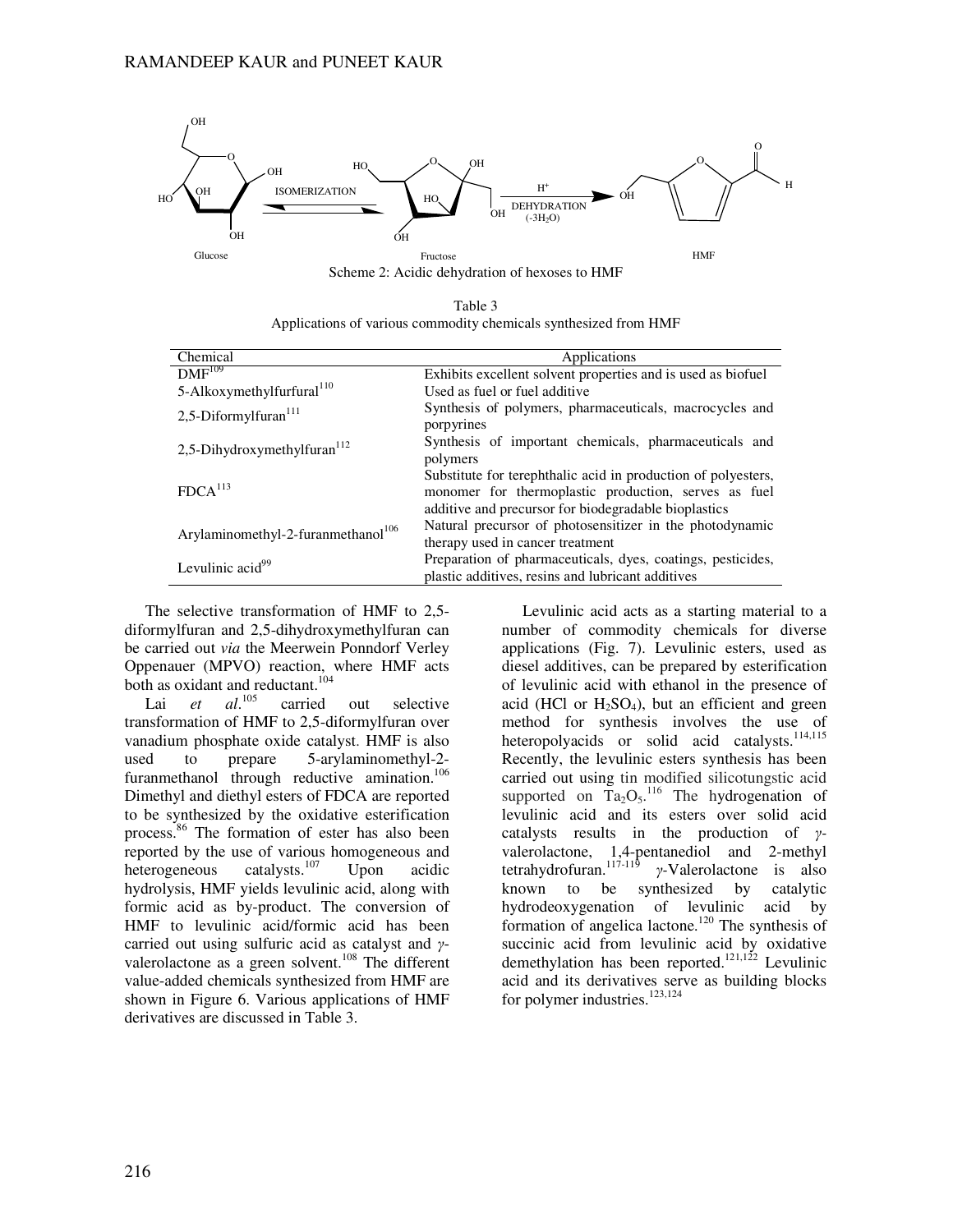

Figure 6: Platform chemicals derived from 5-hydroxymethylfurfural (HMF)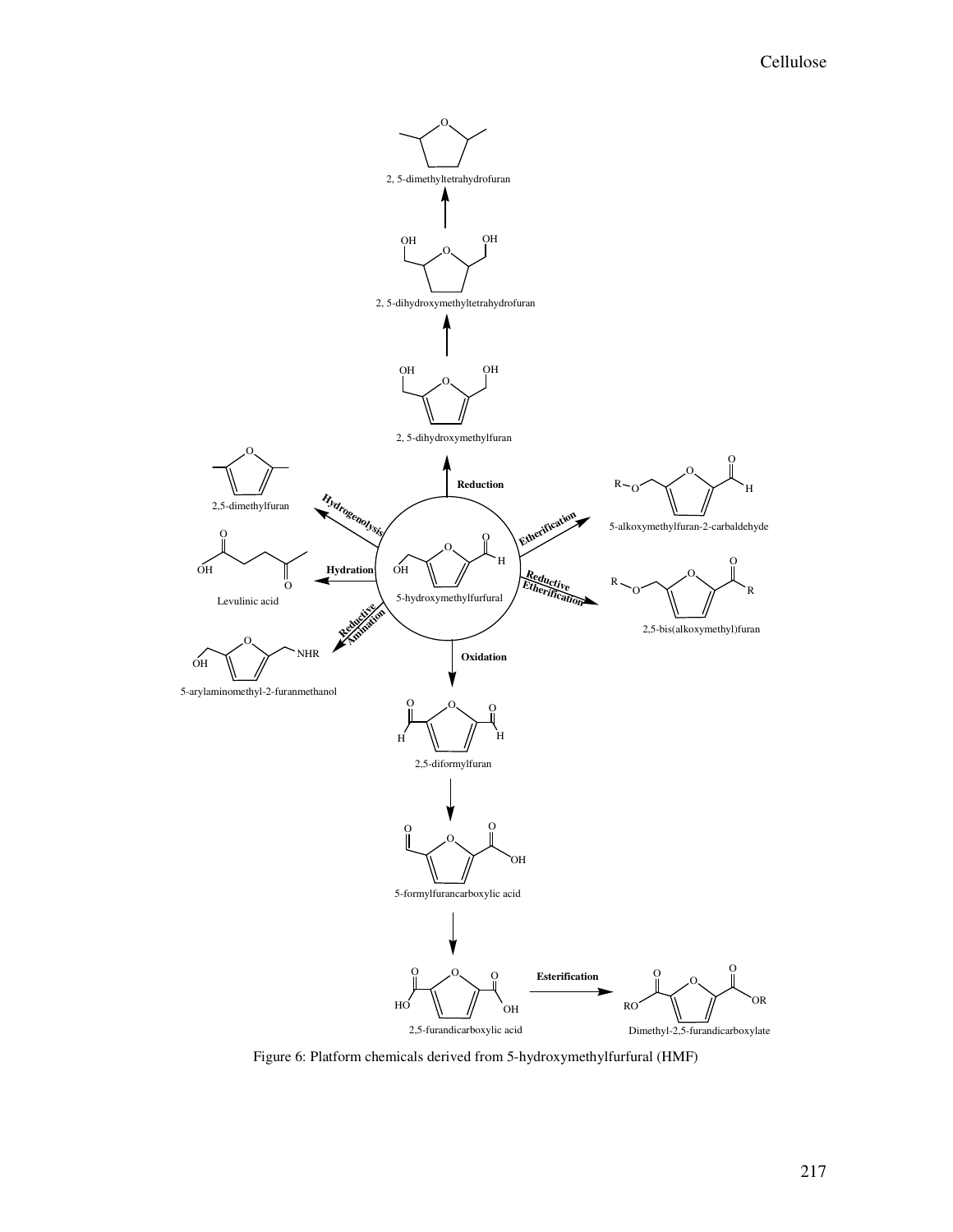

Gamma-valerolactone

Figure 7: Common value-added commodities obtained from levulinic acid

### **CONCLUSION**

The isolation of cellulose from lignocellulosic biomass *via* various pretreatment processes is the foremost step to utilize its potential. The nature of the pretreatment will affect the yield, degree of polymerization and crystallinity of the isolated cellulosic fraction, which, in turn, can be converted into biofuels, chemicals, biopolymers, gels, nanomaterials *etc*. with extensive applications. Although the production of biofuel from cellulose offers the opportunity to overcome the dependence on depleting energy resources, expensive conversion technologies limit its commercial production. Similarly, a number of methods are available for synthesizing platform chemicals using different reagents, solvent systems and catalysts, but these platform chemicals are produced through competitive processes, where the use of a particular reagent or reaction condition selectively favors the production of one over the other. The challenge is not just achieving a good yield, but attaining a good yield while keeping in view the basic principles of green or sustainable chemistry. Cellulose-based plastics or modified celluloses emerged as a boon for polymer industry, as they can not only decrease the dependence of plastic industries on limited fossil fuel reserves, but also help achieve environmental safety, since there is

significant reduction in non-renewable energy consumption and carbon dioxide emission. Although biomass-based plastics offer applications in various fields, new synthesis approaches or modification methods are still required, so that they can compete with conventional fossil fuel-based plastics. The development of novel, green and economical approaches for transforming cellulose-rich biomass feedstocks would contribute environmental and human health, while sustaining scientific and technological progress, and thus the industries. Also, an emphasis on the integrated approach, where each fraction of biomass is simultaneously valorized, would be revolutionary in obtaining a wide variety of value-added products.

### **REFERENCES**

<sup>1</sup> Global Energy Statistical Yearbook 2019; https://yearbook.enerdata.net/total-

energy/worldconsumption-statistics.html

G. De-Bhowmick, A. K. Sarmah and R. Sen,<br>resour. Technol.. 247. 1144 (2018). *Bioresour*. *Technol*., **247**, 1144 (2018), https://doi.org/10.1016/j.biortech.2017.09.163

<sup>3</sup> A. Yousuf, D. Pirozzi and F. Sannino, in "Lignocellulosic Biomass to Liquid Biofuels", edited by A. Yousuf, D. Pirozzi and F. Sannino, Academic Press, 2020, pp. 1-15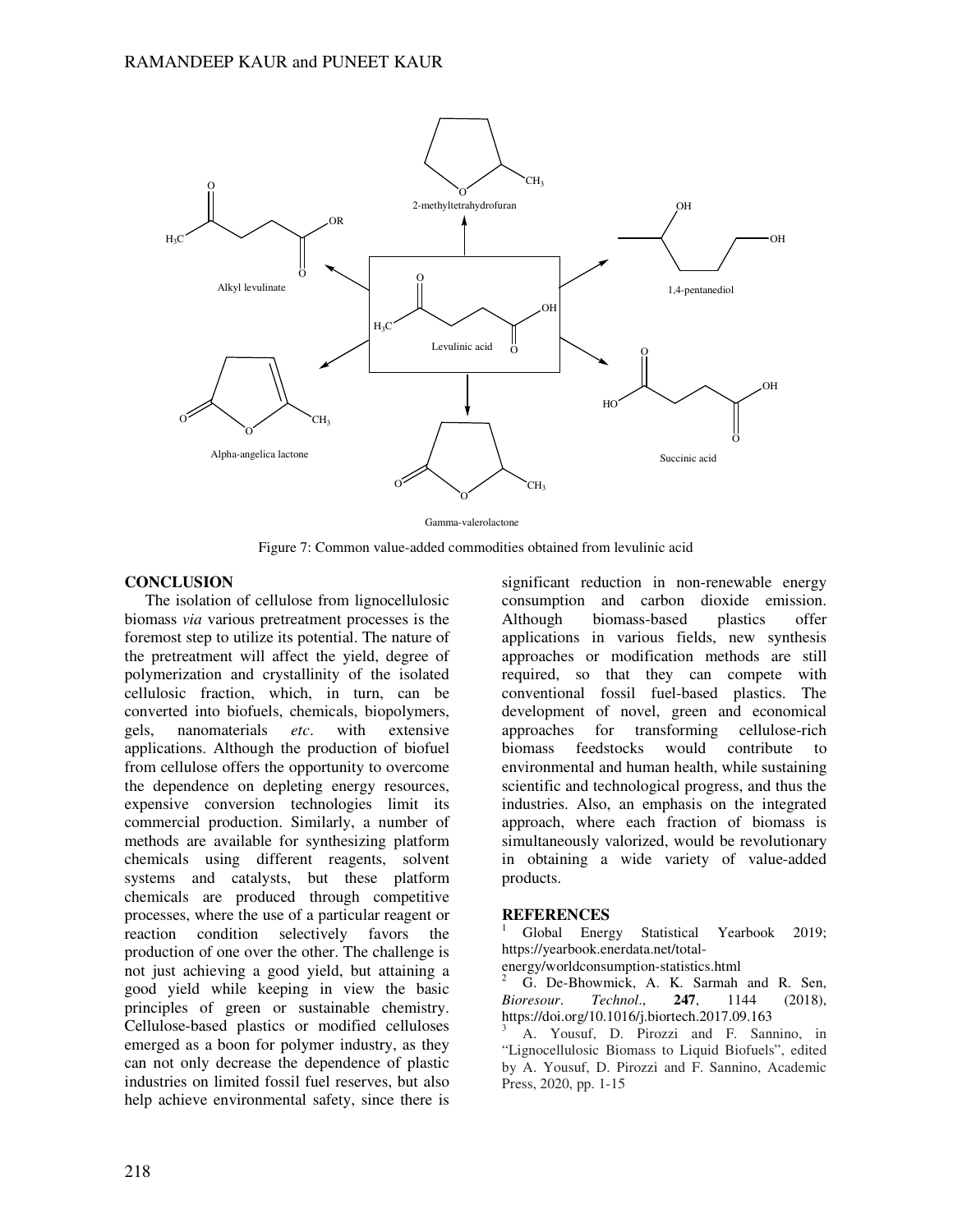<sup>4</sup> V. Menon and M. Rao, *Prog*. *Energ*. *Combust*., **38**, 522 (2012), https://doi.org/10.1016/j.pecs.2012.02.002<br>  $\overline{5}$  E P Hoffner V D Mitchell P A Arundale and

F. B. Haffner, V. D. Mitchell, R. A. Arundale and S. Bauer, *Cellulose*, **20**, 1629 (2013), https://doi.org/10.1007/s10570-013-9935-1

<sup>6</sup> D. Barana, A. Salanti, M. Orlandi, D. S. Ali and L. Zoia, *Ind*. *Crop*. *Prod*., **86**, 31 (2016), https://doi.org/10.1016/j.indcrop.2016.03.029

<sup>7</sup> R. R. C. Bakker, H. W. Elbersen, R. P. Poppens and J. P. Lesschen, "Rice Straw and Wheat Straw-Potential Feedstocks for the Biobased Economy", NL Agency, 2013

<sup>8</sup> M. Pointner, P. Kuttner, T. Obrlik, A. Jager and H. Kahr, *Agron*. *Res*., **12**, 391 (2014)

<sup>9</sup> R. Kaur and S. K. Uppal, *Colloid Polym*. *Sci*., **293**, 2585 (2015), https://doi.org/10.1007/s00396-015- 3653-1

<sup>10</sup> P. Kaur, S. K. Uppal, C. Dhir, P. Sharma and R. Kaur, *Sugar Tech*., **17**, 412 (2015), https://doi.org/10.1007/s12355-014-0346-x

<sup>11</sup> S. Nanda, J. A. Kozinski and K. Dalai, *Curr*. *Biochem*. *Eng*., **3**, 24 (2016)

W. Den, V. K. Sharma, M. Lee, G. Nadadur and R. S. Varma, *Front*. *Chem*., **6**, 141 (2018), https://doi.org/10.3389/fchem.2018.00141

<sup>13</sup> S. S. Hassan, G. A. Williams and A. K. Jaiswal, *Bioresour*. *Technol*., **262**, 310 (2018), https://doi.org/10.1016/j.biortech.2018.04.099

<sup>14</sup> H. K. Sharma, C. Xu and W. Qin, *Waste Biomass Valorif.*, **10**, 235 (2019), https://doi.org/10.1007/s12649-017-0059-y

<sup>15</sup> D. W. O'Connell, C. Birkinshaw and T. F. O'Dwyer, *Bioresour*. *Technol*., **99**, 6709 (2008), https://doi.org/10.1016/j.biortech.2008.01.036

<sup>16</sup> R. J. Moon, A. Martini, J. Nairn, J. Simonsen and J. Youngblood, *Chem*. *Soc*. *Rev*., **40**, 3941 (2011), https://doi.org/10.1039/C0CS00108B

<sup>17</sup> B. Xiong, P. Xhao, P. Cai, L. Zhang, K. Hu *et al*., *Cellulose*, **20**, 613 (2013), https://doi.org/10.1007/s10570-013-9869-7

<sup>18</sup> B. Xiong, P. Zhao, K. Hu, L. Zhang and G. Cheng, *Cellulose*, **21**, 1183 (2014), https://doi.org/10.1007/s10570-014-0221-7

19 M. Isik, H. Sardon and D. Mecerreyes, *Int. J. Mol.*<br>*i.* **15.** 11922 (2014). *Sci.*, **15**, **11922** (2014), https://doi.org/10.3390/ijms150711922

<sup>20</sup> N. Johar, I. Ahmad and A. Dufresne, *Ind*. *Crop*. *Prod.*, **37**, 93 (2012), https://doi.org/10.1016/j.indcrop.2011.12.016

 $21$  S. M. Rosa, N. Rehman, M. I. G. de Miranda, S. M. Nachtigall and C. I. Bica, *Carbohyd*. *Polym*., **87**, 1131 (2012), https://doi.org/10.1016/j.carbpol.2011.08.084

M. A. Abdullah, M. S. Nazir, M. R. Raza, B. A. Wahjoedi and A. W. Yussof, *J*. *Clean*. *Prod*., **126**, 686  $(2016)$ , https://doi.org/10.1016/j.jclepro.2016.03.107

E. Galiwango, N. S. A. Rahman, A. H. Al-Marzouqi and A. A. Khaleel, *Heliyon*, **5**, e02937 (2019), https://doi.org/10.1016/j.heliyon.2019.e02937

<sup>24</sup> Y. Li, J. Wang, X. Liu and S. Zhang, *Chem*. *Sci*., **9**, 4027 (2018), https://doi.org/10.1039/C7SC05392D

Z. Usmani, M. Sharma, P. Gupta, Y. Karpichev, N. Gathergood *et al*., *Bioresour*. *Technol*., **304**, 123003 (2020), https://doi.org/10.1016/j.biortech.2020.123003  $26$  V. Rigual, T. M. Santos, J. C. Dominguez, M. V.

Alonso, M. Oliet *et al*., *Biomass Bioenerg*., **117**, 190 (2018), https://doi.org/10.1016/j.biombioe.2018.07.014 <sup>27</sup> S. Arora, N. Gupta and V. Singh, *Waste Biomass* 

*Valorif*., **11**, 3345 (2020), https://doi.org/10.1007/s12649-019-00603-2

<sup>28</sup> R. Yamada, K. Nakashima, N. Asai-Nakashima, W. Tokuhara, N. Ishida *et al*., *Appl*. *Biochem*. *Biotechnol*., **182**, 229 (2017), https://doi.org/10.1007/s12010-016-2322-2

<sup>29</sup> F. Gironi and V. Piemonte, *Energ*. *Source Part A*, **33**, 1949 (2011), https://doi.org/10.1080/15567030903436830

<sup>30</sup> E. B. Arikan and H. D. Ozsoy, *J*. *Civ*. *Eng*. *Arch*., **9**, 188 (2015), https://doi.org/10.17265/1934- 7359/2015.02.007

<sup>31</sup> F. Bilo, S. Pandini, L. Sartore, L. E. Depero, G. Gargiulo *et al*., *J*. *Clean*. *Prod*., **200**, 357 (2018), https://doi.org/10.1016/j.jclepro.2018.07.252

<sup>32</sup> H. Shaghaleh, X. Xu and S. Wang, *RSC Adv*., **8**, 825 (2018), https://doi.org/10.1039/C7RA11157F

<sup>33</sup> R. G. Candido and A. R. Gonçalves, *Carbohyd*. *Polym*., **152**, 679 (2016), https://doi.org/10.1016/j.carbpol.2016.07.071

M. Crabbe-Mann, D. Tsaoulidis, M. Parhizkar and M. Edirisinghe, *Cellulose*, **25**, 1687 (2018), https://doi.org/10.1007/s10570-018-1673-y

<sup>35</sup> Y. A. Gismatulina, V. V. Budaeva and G. V. Sakovich, *Russ*. *Chem*. *Bull*., **65**, 2920 (2017), http://dx.doi.org/10.1007%2Fs11172-016-1678-3

B. Muhitdinov, T. Heinze, N. Normakhamatov and A. Turaev, *Carbohyd*. *Polym*., **173**, 631 (2017), https://doi.org/10.1016/j.carbpol.2017.06.033

<sup>37</sup> S. Kumar and Y. K. Walia, *Asian J*. *Adv*. *Basic Sci*., **5**, 109 (2017)

<sup>38</sup> G. Joshi, V. Rana, S. Naithani, V. K. Varshney, A. Sharma *et al*., *Carbohyd*. *Polym*., **223**, 115082 (2019), https://doi.org/10.1016/j.carbpol.2019.115082

<sup>39</sup> M. F. Li, S. N. Sun, F. Xu and R. C. Sun, *Eur*. *Polym. J.,* https://doi.org/10.1016/j.eurpolymj.2011.06.013

<sup>40</sup> T. Wüstenberg, in "Cellulose and Cellulose Derivatives in the Food Industry: Fundamentals and Applications", John Wiley & Sons, Germany, 2014, pp. 185

<sup>41</sup> S. Hokkanen, A. Bhatnagar and M. Sillanpää, *Water Res*., **91**, 156 (2016), https://doi.org/10.1016/j.watres.2016.01.008

<sup>42</sup> D. Chen and T. G. van de Ven, *Cellulose*, **23**, 1051 (2016), http://doi.org/10.1007/s10570-016-0862-9

E. B. Strong, C. W. Kirschbaum, A. W. Martinez and N. W. Martinez, *Cellulose*, **25**, 3211 (2018), https://doi.org/10.1007/s10570-018-1805-4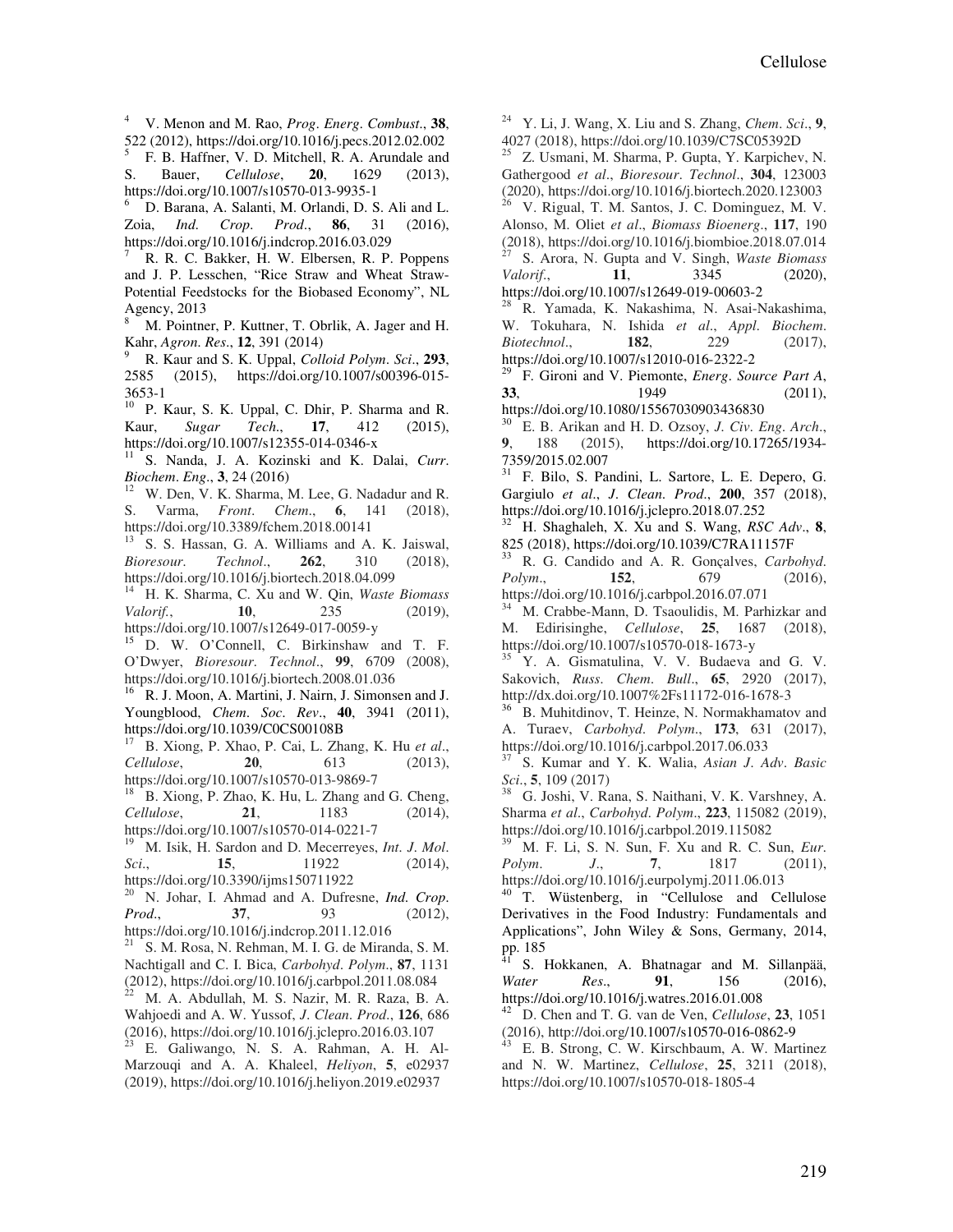<sup>44</sup> G. B. Martins, M. R. D. Santos, M. V. Rodrigues, R. R. Sucupira, L. Meneghetti *et al*., *J*. *Braz*. *Chem*. *Soc*., **28**, 2064 (2017), http://dx.doi.org/10.21577/0103-5053.20170051

<sup>45</sup> A. Isogai, T. Hänninen, S. Fujisawa and T. Saito, *Prog*. *Polym*. *Sci*., **86**, 122 (2018), https://doi.org/10.1016/j.progpolymsci.2018.07.007

<sup>46</sup> C. Chang and L. Zhang, *Carbohyd*. *Polym*., **84**, 40  $(2011)$ , https://doi.org/10.1016/j.carbpol.2010.12.023

<sup>47</sup> J. Shokri and K. Adibkia, in "Cellulose – Medical, Pharmaceutical and Electronic Applications", edited by T. G. M. Van De Ven, IntechOpen, 2013, pp. 47, https://doi.org/10.5772/3470

<sup>48</sup> L. Wojnárovits, C. M. Földváry and E. Takács, *Radiat*. *Phys*. *Chem*., **79**, 848 (2010), https://doi.org/10.1016/j.radphyschem.2010.02.006

<sup>49</sup> S. Wohlhauser, G. Delepierre, M. Labet, G. Morandi, W. Thielemans *et al*., *Macromolecules*, **51**, 6157 (2018),

https://doi.org/10.1021/acs.macromol.8b00733

<sup>50</sup> M. Miloslav, in "Pulp Production and Processing: From Papermaking to High-Tech Products", edited by V. Popa, Smithers Rapra, United Kingdom, 2013, pp. 166-174

N. A. Peppas and A. S. Hoffman, in "Biomaterials" Science", edited by W. R. Wagner, G. Zhang, S. E. Sakiyama-Elbert and M. J. Yaszemski, Academic Press, 2020, pp. 153-166

<sup>52</sup> X. Shen, J. L. Shamshina, P. Berton, G. Gurau and R. D. Rogers, *Green Chem*., **18**, 53 (2016), https://doi.org/10.1039/C5GC02396C

<sup>53</sup> M. Dilaver and K. Yurdakoc, *Polym*. *Bull*., **73**, 2661 (2016), https://doi.org/10.1007/s00289-016- 1613-7

<sup>54</sup> M. G. Raucci, M. A. Alvarez-Perez, C. Demetri, D. Giugliano, V. De Benedictis *et al*., *J*. *Biomed*. *Mater*. *Res*. *A*, **103**, 2045 (2015), https://doi.org/10.1002/jbm.a.35343

<sup>55</sup> H. Kono, *Carbohyd*. *Polym*., **106**, 84 (2014), https://doi.org/10.1016/j.carbpol.2014.02.020

<sup>56</sup> J. Li, L. Fang, W. R. Tait, L. Sun, L. Zhao *et al*., *RSC Adv*., **7**, 54823 (2017), https://doi.org/10.1039/C7RA10788A

<sup>57</sup> D. Ciolacu, C. Rudaz, M. Vasilescu and T. Budtova, *Carbohyd*. *Polym*., **151**, 392 (2016), https://doi.org/10.1016/j.carbpol.2016.05.084

<sup>58</sup> C. Demitri, R. Del Sole, F. Scalera, A. Sannino, G. Vasapollo *et al*., *J*. *Appl*. *Polym*. *Sci*., **110**, 2453 (2008), https://doi.org/10.1002/app.28660

<sup>59</sup> C. Demitri, F. Scalera, M. Madaghiele, A. Sannino and A. Maffezzoli, *Int*. *J*. *Polym*. *Sci*., 1 (2013), https://doi.org/10.1155/2013/435073

<sup>60</sup> A. S. Hoffman, *Adv*. *Drug Deliv*. *Rev*., **64**, 18 (2012), https://doi.org/10.1016/j.addr.2012.09.010

<sup>61</sup> J. Tavakoli and Y. Tang, *Polymers*, **9**, 364 (2017), https://doi.org/10.3390/polym9080364

 $62$  K. Bethke, S. Palantöken, V. Andrei, M. Roß, V. S. Raghuwanshi *et al.*, *Adv*. *Funct*. *Mater*., **28**, 1800409 (2018), https://doi.org/10.1002/adfm.201800409

<sup>63</sup> Y. Chen, P. Pötschke, J. Pionteck, B. Voit and H. Qi, *J*. *Mater*. *Chem*. *A*, **6**, 7777 (2018), https://doi.org/10.1039/C8TA00618K

 $64 \text{ L}$ . Y. Long, Y. X. Weng and Y. Z. Wang, *Polymers*, **10**, 623 (2018), *Polymers*, **10**, 623 (2018), https://doi.org/10.3390/polym10060623

<sup>65</sup> S. Lee, M. J. Jeong and K. Y. Kang, *J*. *Korean Phys*. *Soc*., **67**, 738 (2015), https://doi.org/10.3938/jkps.67.738

<sup>66</sup> Q. Y. Mi, S. R. Ma, J. Yu, J. S. He and J. Zhang, *ACS Sustain*. *Chem*. *Eng*., **4**, 656 (2016), https://doi.org/10.1021/acssuschemeng.5b01079

<sup>67</sup> M. Yu, J. Li and L. Wang, *Chem*. *Eng*. *J*., **310**, 300 (2017), https://doi.org/10.1016/j.cej.2016.10.121

<sup>68</sup> M. Park, S. Shin, J. Cheng and J. Hyun, *Carbohyd*. *Polym.*, **158**, **133** (2017), https://doi.org/10.1016/j.carbpol.2016.12.007

<sup>69</sup> G. L. Berto, V. Arantes, *Int*. *J*. *Biol*. *Macromol*., **127**, 637 (2019), https://doi.org/10.1016/j.ijbiomac.2019.01.169

A. Blanco, M. C. Monte, C. Campano, A. Balea, N. Merayo *et al*., in "Handbook of Nanomaterials for Industrial Applications", edited by C. M. Hussain, Elsevier, 2018, pp. 74-126

L. Brinchi, F. Cotana, E. Fortunati and J. M. Kenny, *Carbohyd*. *Polym*., **94**, 154 (2013), https://doi.org/10.1016/j.carbpol.2013.01.033

A. Kardam, K. R. Raj, S. Srivastava and M. M. Srivastava, *Clean Technol*. *Environ*. *Policy*, **16**, 385 (2014), http://doi.org/ 10.1007/s10098-013-0634-2

A. W. Carpenter, C. F. de Lannoy and M. R. Wiesner, *Environ*. *Sci*. *Technol*., **49**, 5277 (2015), https://doi.org/10.1021/es506351r

D. Ciolacu and V. Popa, in "Pulp Production and Processing High-Tech Application", edited by V. Popa, 2<sup>nd</sup> edition, De Gruyter, 2020

<sup>75</sup> Z. Zhou, C. Lu, X. Wu and X. Zhang, *RSC Adv*., **3**, 26066 (2013), https://doi.org/10.1039/C3RA43006E

<sup>76</sup> H. Du, C. Liu, X. Mu, W. Gong, D. Lv *et al*., *Cellulose*, **23**, 2389 (2016), https://doi.org/10.1007/s10570-016-0963-5

B. Agarwal, V. Ahluwalia, A. Pandey, R. S. Sangwan and S. Elumalai, in "Biofuels", edited by A. K. Agarwal, R. A. Agarwal, T. Gupta and B. R. Gurjar, Springer, Singapore, 2017, pp. 7-33

<sup>78</sup> M. Zuo, Z. Li, Y. Jiang, X. Tang, X. Zeng *et al.*, *RSC*  $Adv.$  **6.** 27004 (2016). *RSC Adv*., **6**, 27004 (2016), https://doi.org/10.1039/C6RA90032A

<sup>79</sup> S. Dutta, S. De, M. I. Alam, M. M. Abu-Omar and B. Saha. *J. Catal.* **288**. 8 (2012). B. Saha, *J*. *Catal*., **288**, 8 (2012), https://doi.org/10.1016/j.jcat.2011.12.017

<sup>80</sup> J. Song, H. Fan, J. Ma and B. Han, *Green Chem*., **15**, 2619 (2013), https://doi.org/10.1039/C3GC41141A L. Zhou, R. Liang, Z. Ma, T. Wu and Y. Wu,

*Bioresour*. *Technol*., **129**, 450 (2013), https://doi.org/10.1016/j.biortech.2012.11.015

 $82$  C. Liu, J. M. Carraher, J. L. Swedberg, C. R. Herndon, C. N. Flietman *et al*., *ACS Catal*., **4**, 4295 (2014), https://doi.org/10.1021/cs501197w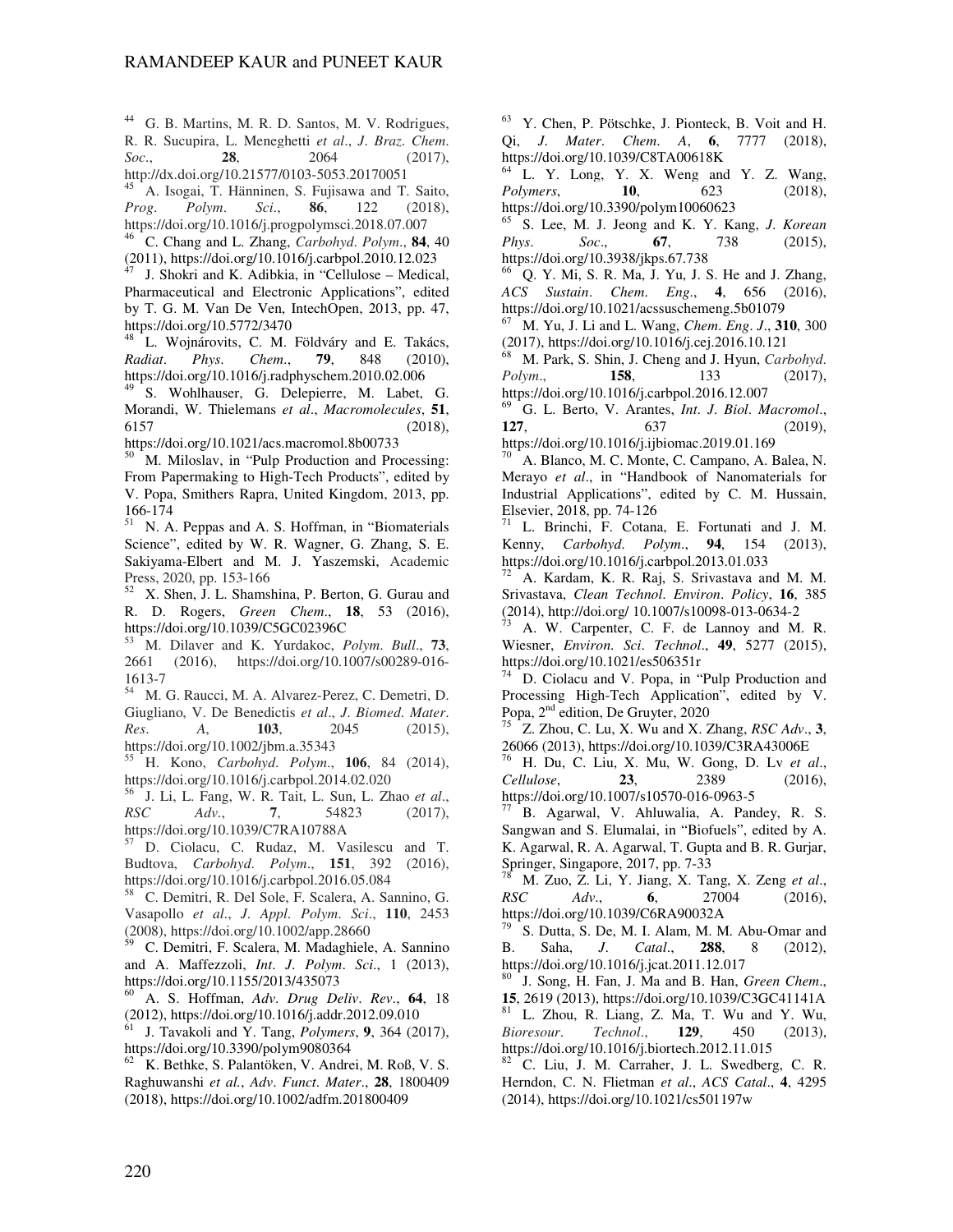<sup>83</sup> S. Saravanamurugan, M. Paniagua, J. A. Melero and A. Riisager, *J*. *Am*. *Chem*. *Soc*., **135**, 5246 (2013), https://doi.org/10.1021/ja400097f

<sup>84</sup> Q. Yang, M. Sherbahn and T. Runge, *ACS Sustain*. *Chem*. *Eng*., **4**, 3526 (2016), https://doi.org/10.1021/acssuschemeng.6b00587

<sup>85</sup> S. Li, W. Deng, Y. Li, Q. Zhang and Y. Wang, *J*. *Energ*. *Chem*., **32**, 138 (2019), https://doi.org/10.1016/j.jechem.2018.07.012

<sup>86</sup> S. K. Uppal, R. Kaur, P. Kaur and C. Dhir, *Indian J*. *Chem*. *Technol*., **23**, 412 (2016)

<sup>87</sup> X. Zhuang W. Wang, Q. Yu, W. Qi, Q. Wang *et al*., *Bioresour*. *Technol*., **199**, 68 (2016), https://doi.org/10.1016/j.biortech.2015.08.051

<sup>88</sup> D. P. Maurya, A. Singla and S. Negi, *3 Biotech*, **5**, 597 (2015), https://doi.org/10.1007/s13205-015-0279-  $\frac{4}{89}$ 

<sup>89</sup> P. Binod, R. Sindhu, R. R. Singhania, S. Vikram, L. Devi *et al*., *Bioresour*. *Technol*., **101**, 4767 (2010), https://doi.org/10.1016/j.biortech.2009.10.079

<sup>90</sup> R. Alayoubi, N. Mehmood, E. Husson, A. Kouzayha, M. Tabcheh *et al*., *Renew*. *Energ*., **145**, 1808 (2020),

https://doi.org/10.1016/j.renene.2019.07.091

<sup>91</sup> S. Kahani, M. Shafiei, A. Abdolmaleki and K. Karimi, *J*. *Clean*. *Prod*., **168**, 952 (2017), https://doi.org/10.1016/j.jclepro.2017.09.008

 $92$  Q. Zhang, T. Wang, Y. Xu, Q. Zhang and L. Ma, *Energ*. *Convers*. *Manage*., **77**, 262 (2014), https://doi.org/10.1016/j.enconman.2013.09.032

<sup>93</sup> X. Chen, X. Wang, S. Yao and X. Mu, *Catal*. *Commun*., **39**, 86 (2013), https://doi.org/10.1016/j.catcom.2013.05.012

<sup>94</sup> H. Kobayashi, H. Ohta and A. Fukuoka, *Catal*. *Sci*. *Technol*., **2**, 869 (2012), https://doi.org/10.1039/C2CY00500J

<sup>95</sup> A. Anand, R. D. Kulkarni and V. V. Gite, *Prog*. *Org*. *Coat*., **74**, 764 (2012), https://doi.org/10.1016/j.porgcoat.2011.09.031

<sup>96</sup> R. Palkovits, K. A. M. Tajvidi and J. Procelewska, *Chem*. *Commun*., **47**, 576 (2011), https://doi.org/10.1039/C0CC02263B

 $97$  Z. Li, Y. Liu, C. Liu, S. Wu and W. Wei, *Bioresour*. *Technol*., **274**, 190 (2019), https://doi.org/10.1016/j.biortech.2018.11.089

<sup>98</sup> L. Zhou, S. Zhang, Z. Li, Z. Zhang, R. Liu *et al*., *Carbohyd*. *Polym*., **212**, 289 (2019), https://doi.org/10.1016/j.carbpol.2019.02.050

<sup>99</sup> X. Li, R. Xu, J. Yang, S. Nie, D. Liu *et al*., *Ind*. *Crop*. *Prod*., **130**, 184 (2019), https://doi.org/10.1016/j.indcrop.2018.12.082

<sup>100</sup> B. S. Solanki and C. V. Rode, *J*. *Saudi Chem*. *Soc*., **23**, 439 (2019),

https://doi.org/10.1016/j.jscs.2018.08.009

<sup>101</sup> M. Balakrishnan, E. R. Sacia and A. T. Bell, *Green Chem*., **14**, 1626 (2012), https://doi.org/10.1039/C2GC35102A

<sup>102</sup> J. Wei, T. Wang, X. Cao, H. Liu, X. Tang *et al*., *Appl*. *Catal*. *B*: *Environ*., **258**, 117793 (2019), https://doi.org/10.1016/j.apcatb.2019.117793

<sup>103</sup> Y. Nakagawa, M. Tamura and K. Tomishige, *ACS Catal*., **3**, 2655 (2013), https://doi.org/10.1021/cs400616p

<sup>104</sup> J. Wei, T. Wang, P. Tang, X. Tang, Y. Sun *et al*., *Curr*. *Org*. *Chem*., **23**, 2155 (2019), https://doi.org/10.2174/1385272823666190802095801 <sup>105</sup> J. Lai, K. Liu, S. Zhou, D. Zhang, X. Liu *et al*., *RSC Adv*., **9**, 14242 (2019),

https://doi.org/10.1039/C9RA02213A

A. Cukalovic and C. V. Stevens, *Green Chem.*, 12, 1201 (2010), https://doi.org/10.1039/C002340J

<sup>107</sup> F. Li, X. L. Li, C. Li, J. Shi and Y. Fu, *Green Chem*., **20**, 3050 (2018), https://doi.org/10.1039/C8GC01393D

<sup>108</sup> L. Qi, Y. F. Mui, S. W. Lo, M. Y. Lui, G. R. Akien *et al*., *ACS Catal*., **4**, 1470 (2014), https://doi.org/10.1021/cs401160y

<sup>109</sup> Y. Román-Leshkov, C. J. Barrett, Z. Y. Liu and J. A. Dumesic, *Nature*, **447**, 982 (2007), https://doi.org/10.1038/nature05923

<sup>110</sup> G. J. M. Gruter and F. Dautzenberg, *Eur*. *Pat*. *Appl*., EP 1834950-A1 (2007)

A. S. Amarasekara, D. Green and E. McMillan, *Catal*. *Commun*., **9**, 286 (2008), https://doi.org/10.1016/j.catcom.2007.06.021

<sup>112</sup> M. Chatterjee, T. Ishizaka and H. Kawanami, *Green Chem*., **16**, 4734 (2014), https://doi.org/10.1039/C4GC01127A

E. de Jong, M. A. Dam, L. Sipos and G. J. Gruter, in "Biobased Monomers, Polymers, and Materials", edited by P. B. Smith and R. A. Gross, American Chemical Society, 2012, pp. 1-13

<sup>114</sup> K. Y. Nandiwale, S. K. Sonar, P. S. Niphadkar, P. N. Joshi, S. S. Deshpande *et al*., *Appl*. *Catal*. *A-Gen*., **460**, 90 (2013),

https://doi.org/10.1016/j.apcata.2013.04.024 <sup>115</sup> N. Lucas, L. Gurrala and A. Athawale, *J*. *Porous Mater*., **26**, 1335 (2019), https://doi.org/10.1007/s10934-019-00734-w

<sup>116</sup> P. Ganji and S. Roy, *Catal*. *Commun*., **134**, 105864 (2020), https://doi.org/10.1016/j.catcom.2019.105864

<sup>117</sup> L. Corbel-Demailly, A. Wilhelm, A. Cabiac, E. Guillon, M. Besson *et al*., *Procs*. *26th Biennial Organic Reactions Catalysis Society Conference*, Miami, United States, March, 2016

<sup>118</sup> I. Obregón, I. Gandarias, M. G. Al-Shaal, C. Mevissen, P. L. Arias *et al*., *Chem*. *Sus*. *Chem*., **9**, 2488 (2016), https://doi.org/10.1002/cssc.201600751

<sup>119</sup> G. Novodárszki, H. E. Solt, J. Valyon, F. Lonyi, J. Hancsok *et al*., *Catal*. *Sci*. *Technol*., **9**, 2291 (2019), https://doi.org/10.1039/C9CY00168A

<sup>120</sup> O. Mamun, M. Saleheen, J. Q. Bond and A. Heyden, *J*. *Phys*. *Chem*. *C*, **121**, 18746 (2017), https://doi.org/10.1021/acs.jpcc.7b06369